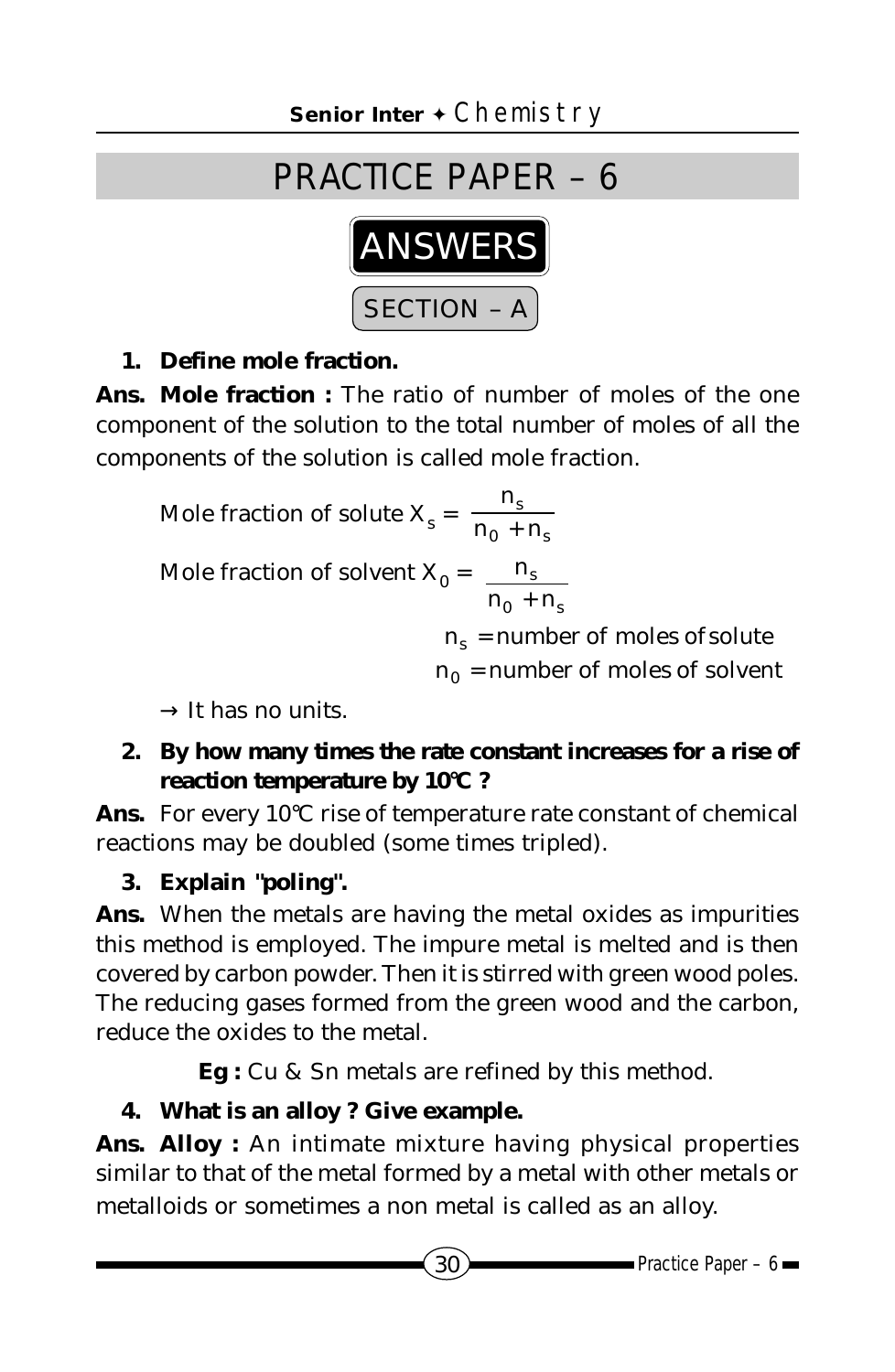**Eg. :** Invar – 64% Fe, 35% Ni, Mn 8cc in traces Nichrome – 60% Ni, 25% Fe, 15% Cr.

#### **5. What is PHBV ? How is it useful to man ?**

**Ans. Poly** β **– hydroxy butyrate – CO –** β **– hydroxy Valerate (PHBV) :** It is a Copolymer of 3 –hydroxy butanoic acid and 3 – hydroxy pentanoic acid.

$$
\begin{bmatrix}\n0 - CH_3 - CH - CH_2 - COOH \\
\mid & 0H\n\end{bmatrix} + n - \begin{bmatrix} CH_3 - CH_2 - CH - CH_2 - COOH \\
\mid & 0H\n\end{bmatrix}
$$
\n
$$
CH - CH_2 - COO - CH - CH_2 - COO
$$
\n
$$
\begin{bmatrix}\nCH - CH_2 - COO - CH - CH_2 - COO \\
\mid & H_2 \\
CH_3 & CH_3\n\end{bmatrix}
$$

Polymer

**Properties & Uses :** The properties of PHBV vary according to the ratio of both the acids, 3–hydroxy butanoic acid provides stiffness and 3–hydroxy pentanoic acid imparts flexibility to copolymer.

It is used in medicine for making capsules. PHBV also undergoes degradation by bacteria.

- **6. Write the names and structures of the monomers used for getting the following polymers i) Polyvinyl chloride ii) Teflon**
- **Ans. i) Polyvinyl chloride ii) Teflon Monomer :** Vinyl chloride **Monomer :** Tetrafluoro ethylene **Structure :**  $CH_2 = CH - Cl$  **Structure :**  $CF_2 = CF_2$ 
	- **7. What are the components of a nucleic acid ?**
- Ans.  $\rightarrow$  Nucleic acids are long chain polymers of nucleotides i.e poly nucleotides.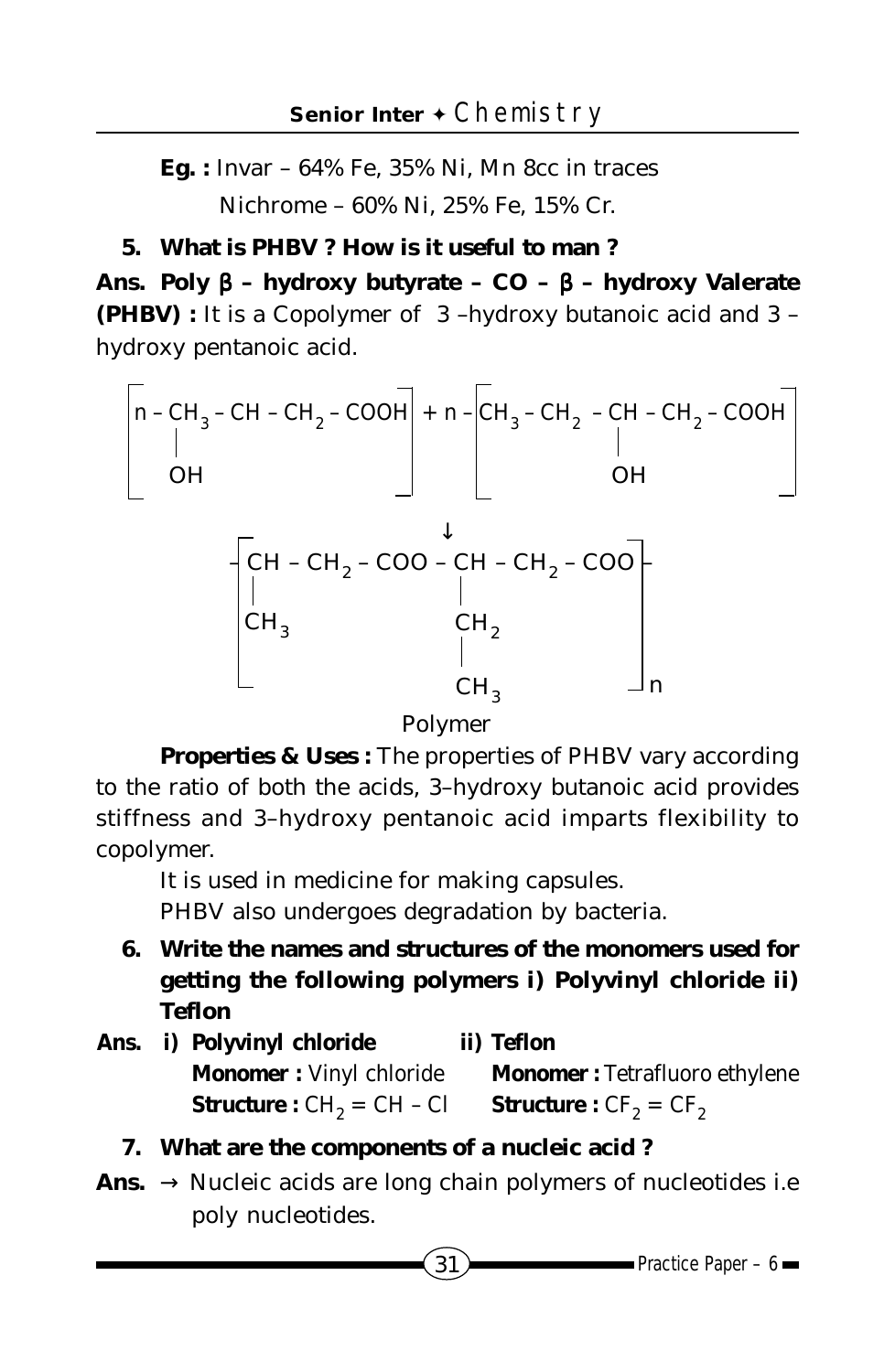$\rightarrow$  Nucleic acids are constituted by pentose sugar, phosphoric acid, and nitrogenous hetero cyclic base (purine (or) pyrimidine).

**8. Name the vitamin responsible for the coagulation of blood. Ans.** The vitamin responsible for the coagulation of blood is vitamin K.

**9. Why is the use of aspartame limited to cold foods and drinks ? Ans.** Aspartame is unstable at cooking temperature so it's use is limited to cold foods and soft drinks.

## **10. What are antagonists and agonists ?**

**Ans. Antagonists :** The drugs that bind to the receptor site and inhibit its natural function are called antagonists.

- $\rightarrow$  These are useful when blocking of message is required. **Agonists :** The drugs that mimic the natural messenger by switching on receptors are called agonists.
- $\rightarrow$  These are useful when there is lack of natural chemical messenger.

$$
\fbox{SECTION - B}
$$

## **11. a) What are isotonic solutions ?**

**Ans. Isotonic solutions :** Solutions having same osmotic pressure at a given temperature are called isotonic solutions.

> **e.g. :** Blood is isotonic with 0.9%  $\left| \frac{1}{\mathbf{V}} \right|$  $\bigg)$  $\left(\frac{W}{V}\right)$ l ſ  $\left(\frac{\text{W}}{\text{V}}\right)$  NaC*l* [Saline]

## **b) What is an ideal solution ?**

**Ans.** A solution of two or more components which obeys Raoult's law at all concentrations and at all temperatures is called ideal solution. In ideal solution there should not be any association between solute and solvent, (i.e.) no chemical interaction between solute and solvent of solution.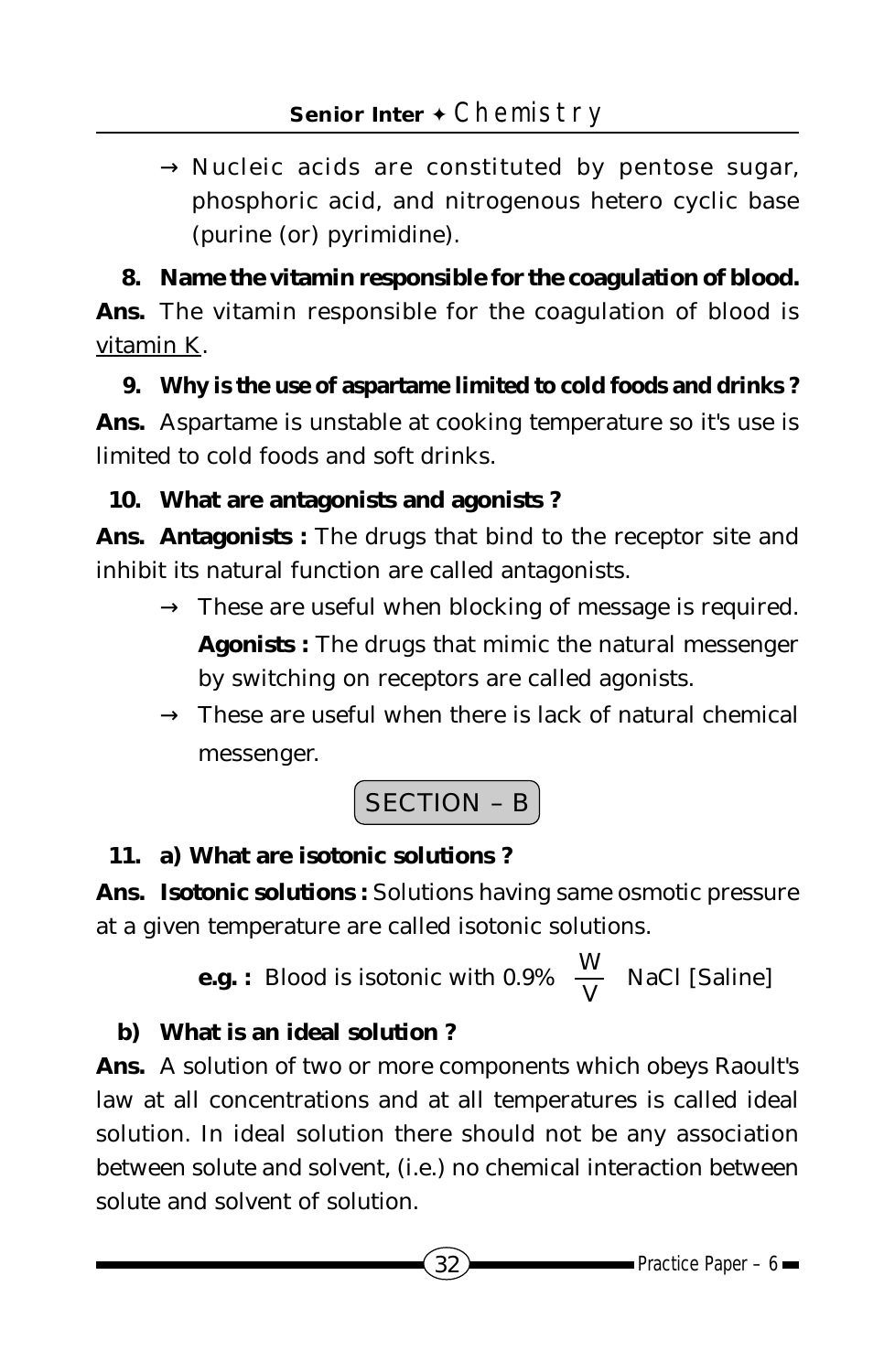**Ex :** The following mixtures form ideal solutions.

- Benzene + Toluene
- $n hexane + n heptane$
- $ethyl$  bromide  $+$  ethyl iodide

### **12. Derive Bragg's equation.**

**Ans. Derivation of Bragg's equation :** When X-rays are incident on the crystal or plane, they are diffracted from the lattice points (lattice points may be atoms or ions or molecules). In the crystal the lattice points are arranged in regular pattern. When the waves are diffracted from these



points, the waves may be constructive or destructive interference.

The  $1<sup>st</sup>$  and  $2<sup>nd</sup>$  waves reach the crystal surface. They undergo constructive interference. Then from the figure  $1<sup>st</sup>$  and  $2<sup>nd</sup>$  rays are parallel waves. So, they travel the same distance till the wave form AD. The second ray travels more than the first by an extra distance  $(DB + BC)$  after crossing the grating for it to interfere with the first ray in a constructive manner. Then only they can be in the same phase with one another. If the two waves are to be in phase, the path difference between the two ways must be equal to the wavelength (λ) or integral multiple of it (n λ, where n = 1, 2, 3, .....)

(i.e.,) 
$$
n\lambda = (DB + BC)
$$
 [where n = order of diffraction]  
DB = BC = d sin  $\theta$   $\theta$   $\theta$  = angle of incident beam,  
 $(DB + BC) = 2d \sin \theta$   $d$  = distance between the planes  
 $n\lambda = 2d \sin \theta$  This relation is known as **Bragg's equation**.

 $33$  Practice Paper – 6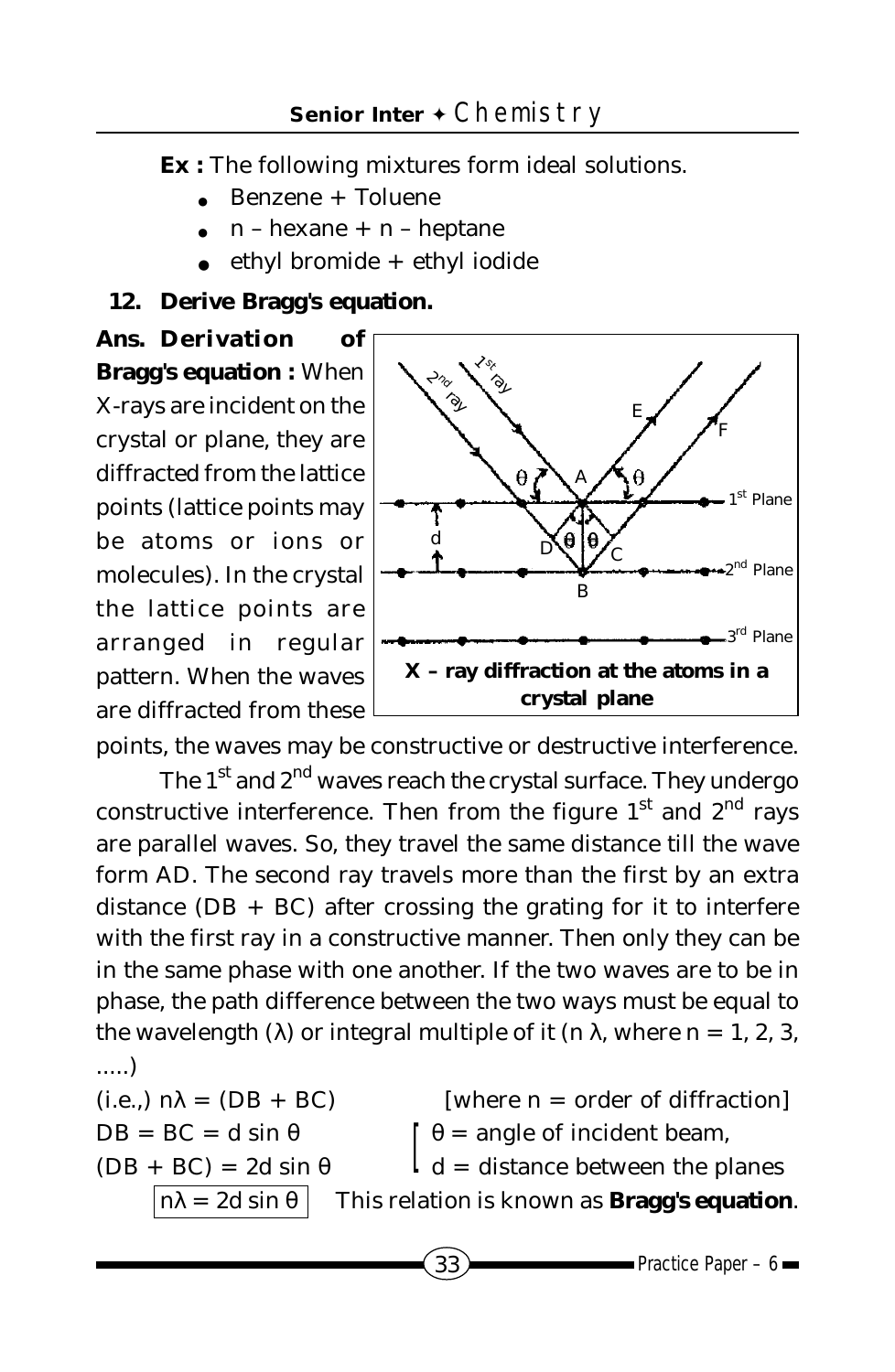**13. Discuss the characteristics of physical adsorption.**

### **Ans. Characteristics of physical adsorption :**

- → **Lack of specificity :** Physisorption is not specific. In this adsorption the given surface of adsorbent doesnot show any preference for a particular gas as the forces present are vanderwaal's forces (Universal).
- → **Nature of adsorbate :** The amount of gas adsorbed by a solid depends on the nature of gas.
- $\rightarrow$  Easily liquefiable gases are readily adsorbed.
- $\rightarrow$  The gas with high critical temperature value is easily liquefied and gets readily adsorbed.
- → **Reversible Nature :** Physical adsorption is reversible and occurs rapidly at low temperatures.
- → **Surface area of adsorbent :** The extent of adsorption increase with increase in surface area of adsorbent.
- $\rightarrow$  Finely divided metals and porous substances having large surface area are good adsorbents.
- → **Enthalpy of adsorption :** Physisorption is an exothermic process but the enthalpy of adsorption is low (20 - 40 KJ/ mole). This is due to the presence of Vander waal's forces.

## **14. Write down the chemical reactions taking place in different zones in the blast furnace during the extraction of iron.**

**Ans.** The chemical reactions taking place in different zones in the blast furnace during the extraction of iron are

```
34 Practice Paper – 6
      3Fe_2 O_3 + CO \longrightarrow 2Fe_3 O_4 + CO_2 Iron ore
      Fe<sub>3</sub>O<sub>4</sub> + CO \longrightarrow 3FeO + CO<sub>2</sub>CaCO<sub>3</sub> — CaO + CO<sub>2</sub> Limestone
      CaO + SiO<sub>2</sub> \longrightarrow CaSiO<sub>3</sub> Slag
      FeO + CO \longrightarrow Fe + CO_2
```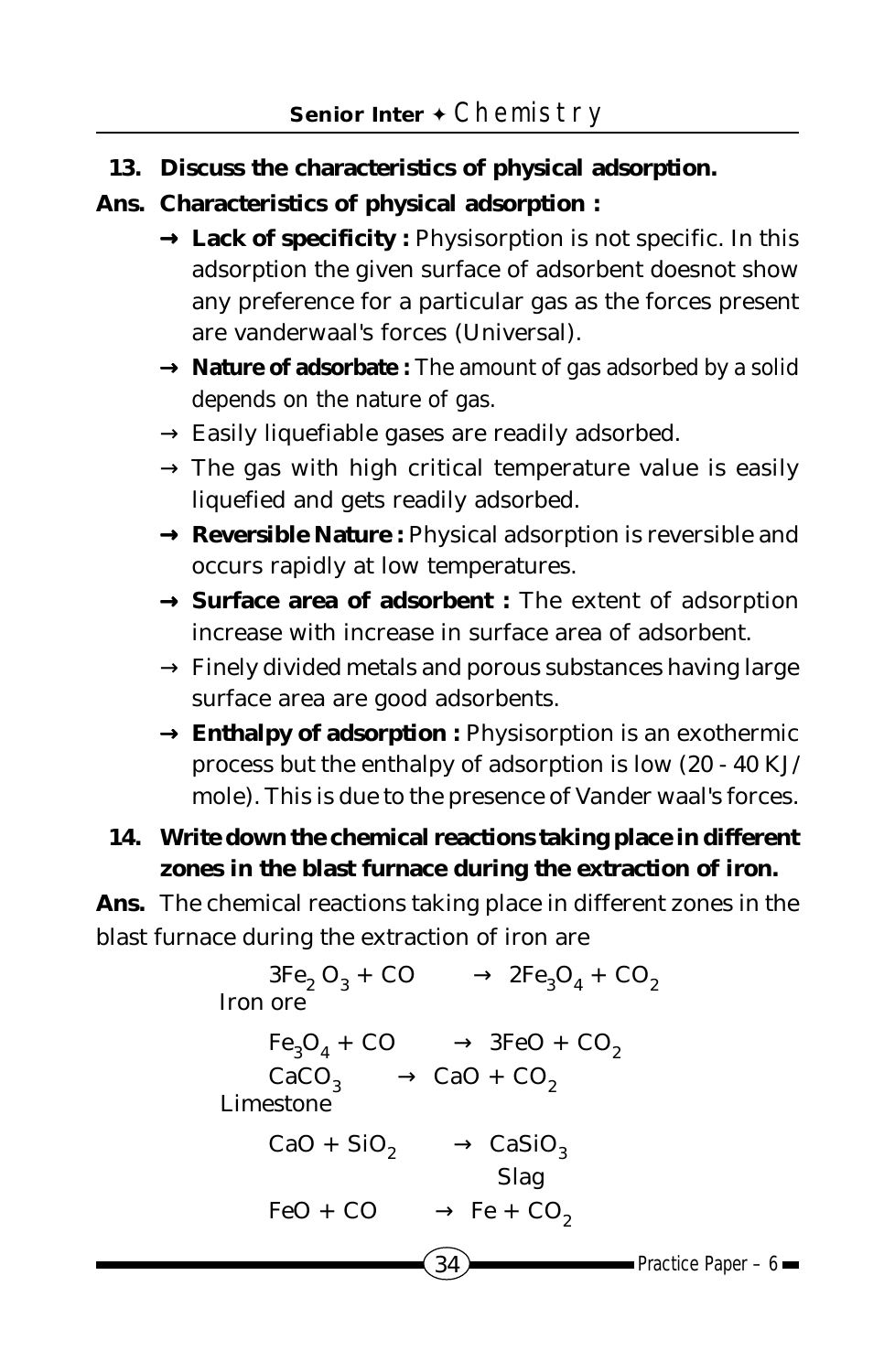$C + CO<sub>2</sub> \longrightarrow 2CO$  Coke  $C + O_2 \longrightarrow CO_2$  $FeO + C \longrightarrow Fe + CO$ 

## 15. How are Xenon fluorides  $XeF_2$ ,  $XeF_4$  and  $XeF_6$  obtained ?

**Ans.** Xenon forms the binary fluoridy  $XeF_2$ ,  $XeF_4$ ,  $XeF_6$  as follows. These are formed by direct combination of Xe and  $F_2$ .

$$
Xe + F_2 \xrightarrow{673 \text{ K}} XeF_2
$$
\n
$$
(Xenon in excess)
$$
\n
$$
Xe + 2F_2 \xrightarrow{873 \text{ K}} 7 \text{ bar}
$$
\n
$$
Xe + 2F_2 \xrightarrow{873 \text{ K}} XeF_4
$$
\n
$$
(1 : 5 \text{ ratio})
$$
\n
$$
Xe + 2F_1 \xrightarrow{873 \text{ K}} XeF_4
$$

## 16. Predict which of the ions Cu<sup>+</sup>, Sc<sup>3+</sup>, Mn<sup>2+</sup>, Fe<sup>2+</sup> are coloured **in aqueous solution ? Give reasons.**

**Ans.** Only those ions will be coloured which have incomplete dorbitals. Ions which has complete or vacant d-orbitals are colourless.

| $Cu^+ = [Ar] 3d^{10}$               | <b>Colourless</b> |
|-------------------------------------|-------------------|
| $Sc^{3+} = [Ar]$                    | <b>Colourless</b> |
| $Mn^{2+} = [Ar] 3d^5$               | Pink              |
| $\text{Fe}^{2+} = [\text{Ar}] 3d^5$ | Light green       |

As  $\rm Sc^{3+}$  and  $\rm Cu^+$  have  $\rm 3d^{0}$  and  $\rm 3d^{10}$  configuration in their valence shell so their aqueous solutions are colourless. All others, i.e.,  $Ti^{3+}$ ,  $V^{3+}$ ,  $Mn^{2+}$   $Fe^{+2}$  and  $Co^{2+}$  are coloured in aqueous medium.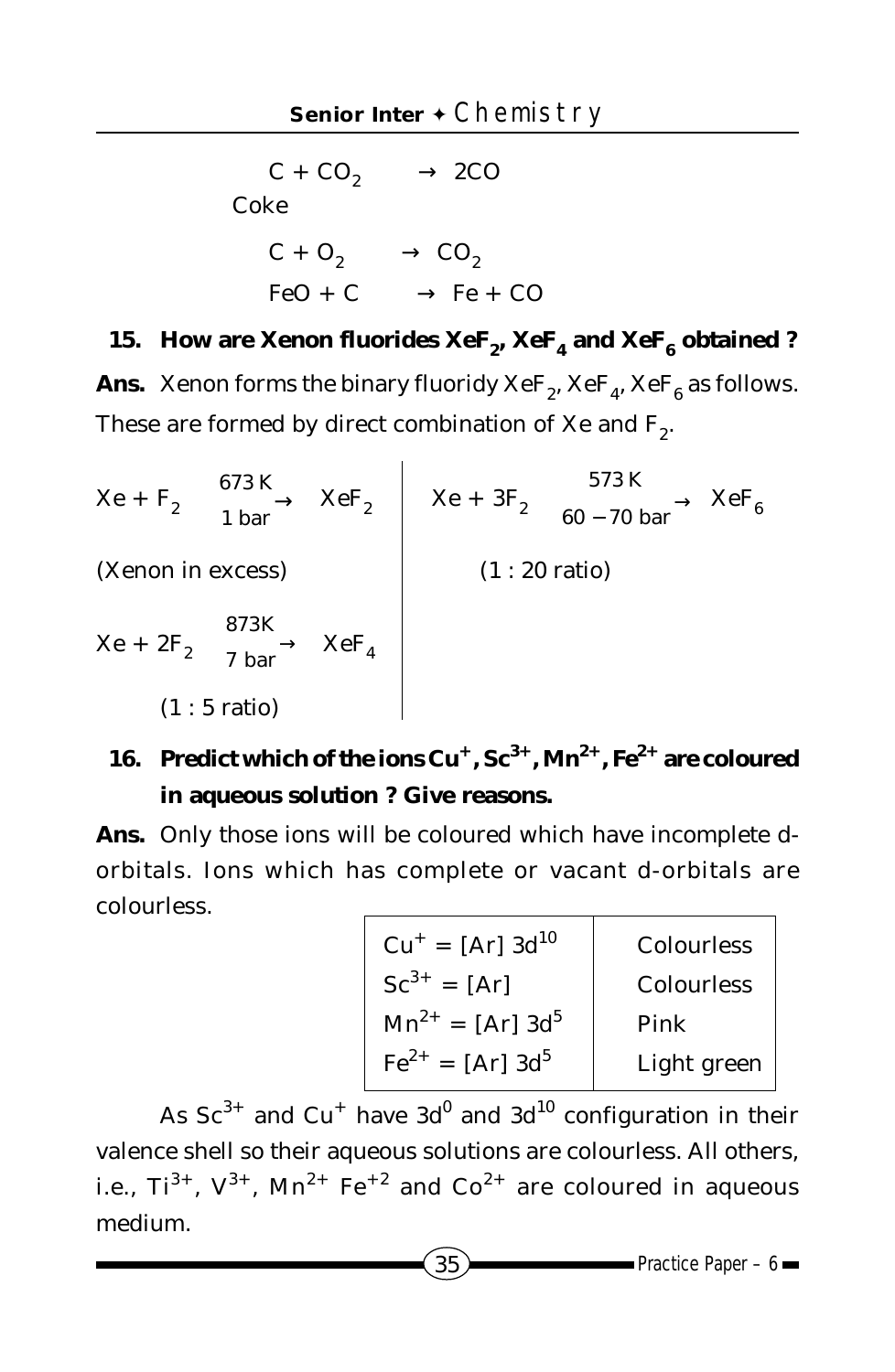## **17. Account for the following statements : p-Nitrochlorobenzene and o, p-dinitrochlorobenzene undergo Nucleophilic substitution readily compared to chlorobenzene.**

**Ans.** p – nitrochlorobenzene and o, p – dinitro chlorobenzene undergo nucleophillic substitution reachily compared to chlorobenzene due to the following reasons.

 $\rightarrow$  Due to presence of – NO<sub>2</sub> group which is an electron with drawing group at 'O' and 'P' – positions in the ring makes the bond breaking easy.

 $\rightarrow$  As the number of NO<sub>2</sub> groups increases reactivity of aryl halide also increases. This can be evidended by the following reactions.

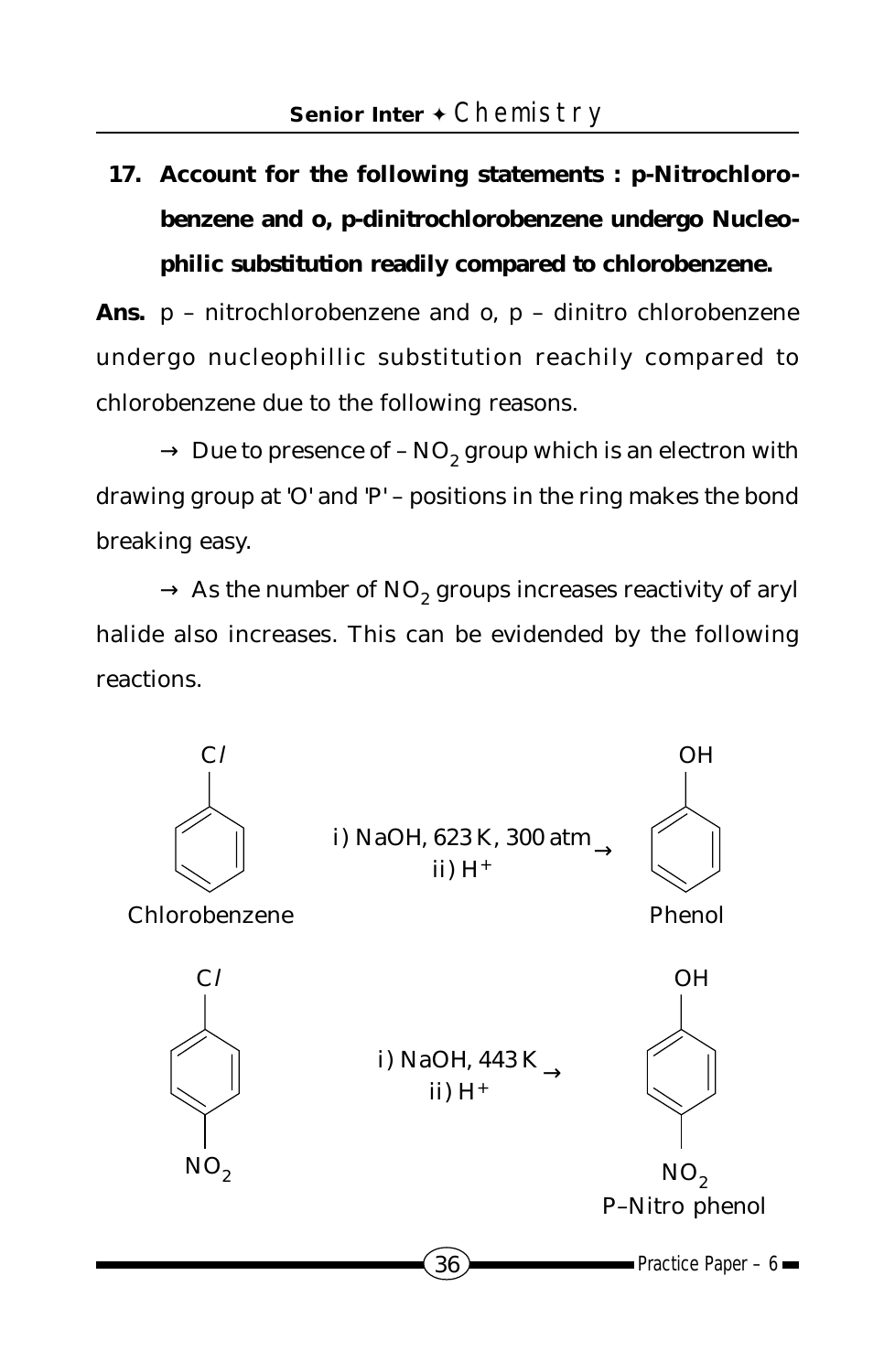

**18. Convert : (i) 3-methyl aniline into 3-nitrotoluene. (ii) anline into 1, 3, 5-tribromobenzene.**

#### **Ans. i) 3-methyl aniline into 3-nitrotoluene**

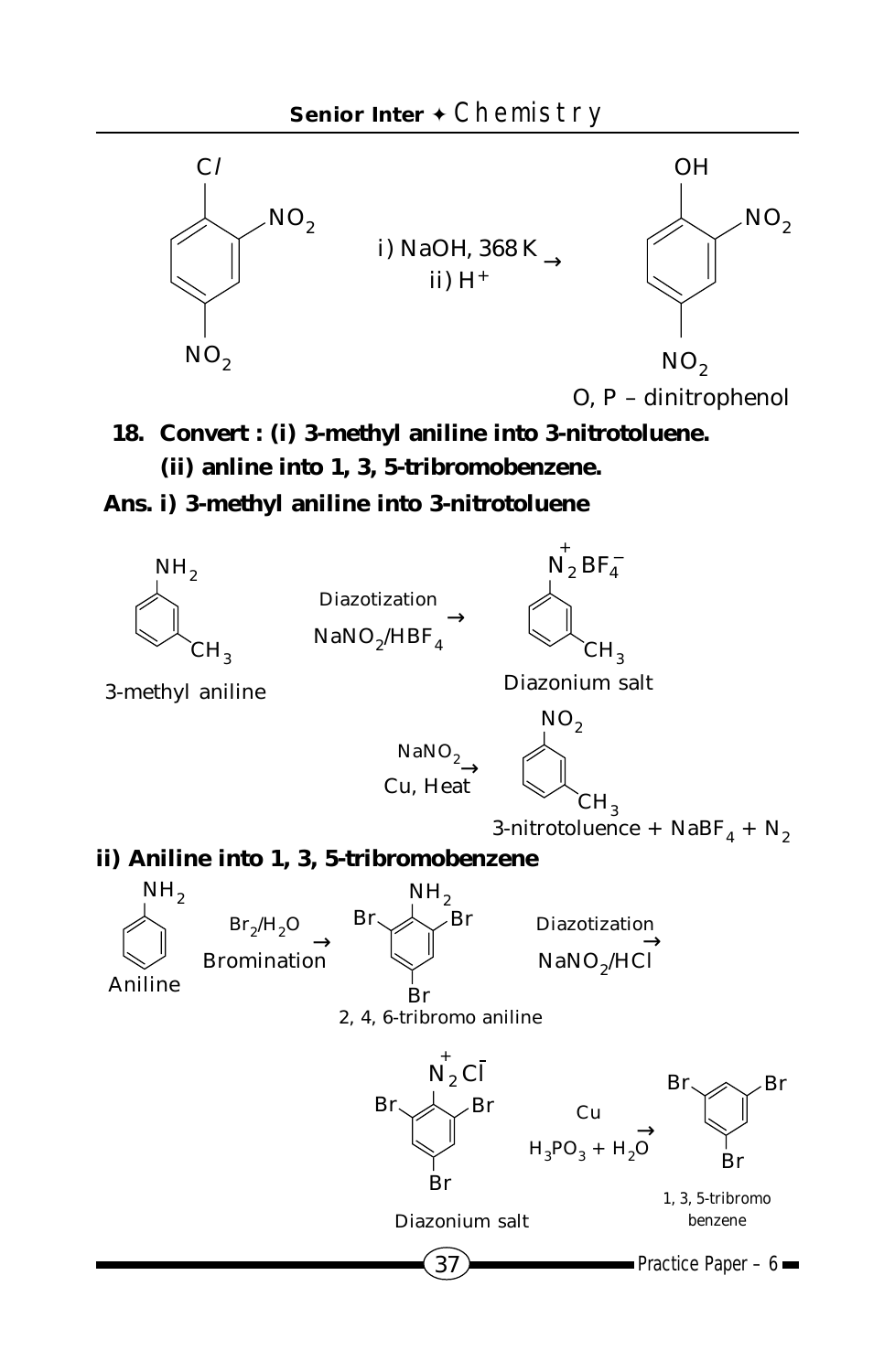# $\fbox{SECTION - C}$

**19. a) What are the fuel cells ? How are they different from** galvanic cells ? Give the construction of H<sub>2</sub>, O<sub>2</sub> fuel cell ?

**Ans.** A fuel cell is a galvanic cell in which the chemical energy of fuel-oxidant system is converted directly into electrical energy.

- $\rightarrow$  Conventional Galvanic cell converts chemical energy into electrical energy by spontaneous redox reactions.
- $\rightarrow$  Fuel cell convert energy of combustion of fuels like hydrogen, methane etc., into electrical energy. These cause less pollution.

H<sub>2</sub> - O<sub>2</sub> fuel cell : In this cell, hydrogen and oxygen are bubbled through porous carbon electrodes into Conc. NaOH solution. Electrodes are embedded with suitable catalysts. The electrode reactions are :

$$
O_{2_{(g)}} + 2 H_2 O_{(l)} \xrightarrow{+4e^-} 4 OH_{(aq)}^-\text{ (Cathode)}
$$
  

$$
2H_{2_{(g)}} + 4 OH_{(aq)}^- \longrightarrow 4 H_2 O_{(l)} + 4e^- \text{ (anode)}
$$

Overall reaction :  $\begin{array}{c} \displaystyle 2\, \mathrm{H}_{2_{\mathrm{(g)}}} + \mathrm{O}_{2_{\mathrm{(g)}}} \longrightarrow 2 \ \mathrm{H}_2\mathrm{O}_{(I)} \end{array}$ 

The cell functions as long as the reacting gases are in supply. The heat of combustion is directly converted into electrical energy.

#### **b) i) What is rate law ? Illustrate with an example.**

**Ans.** The equation that describes mathematically the dependence of the rate of a reaction on the concentration terms of the reactions is known as the rate equation (or) rate law.

 $Eg : 2A + 3B \longrightarrow 3C$ 

Rate of the given reaction  $\propto$  [A]<sup>2</sup> [B]<sup>3</sup>

**ii)** For a reaction,  $A + B \rightarrow$  Product : the rate law is given by r  $=$  **k**  $[A]^{1/2}$   $[B]^2$  What is the order of the reaction ?

**Sol.** A + B 
$$
\rightarrow
$$
 product; r = k [A]<sup>1/2</sup> [B]<sup>2</sup>

Rate of the reaction 
$$
r = \frac{1}{2} + 2 = 2.5
$$

$$
\bullet \bullet \bullet
$$
Practice Paper – 6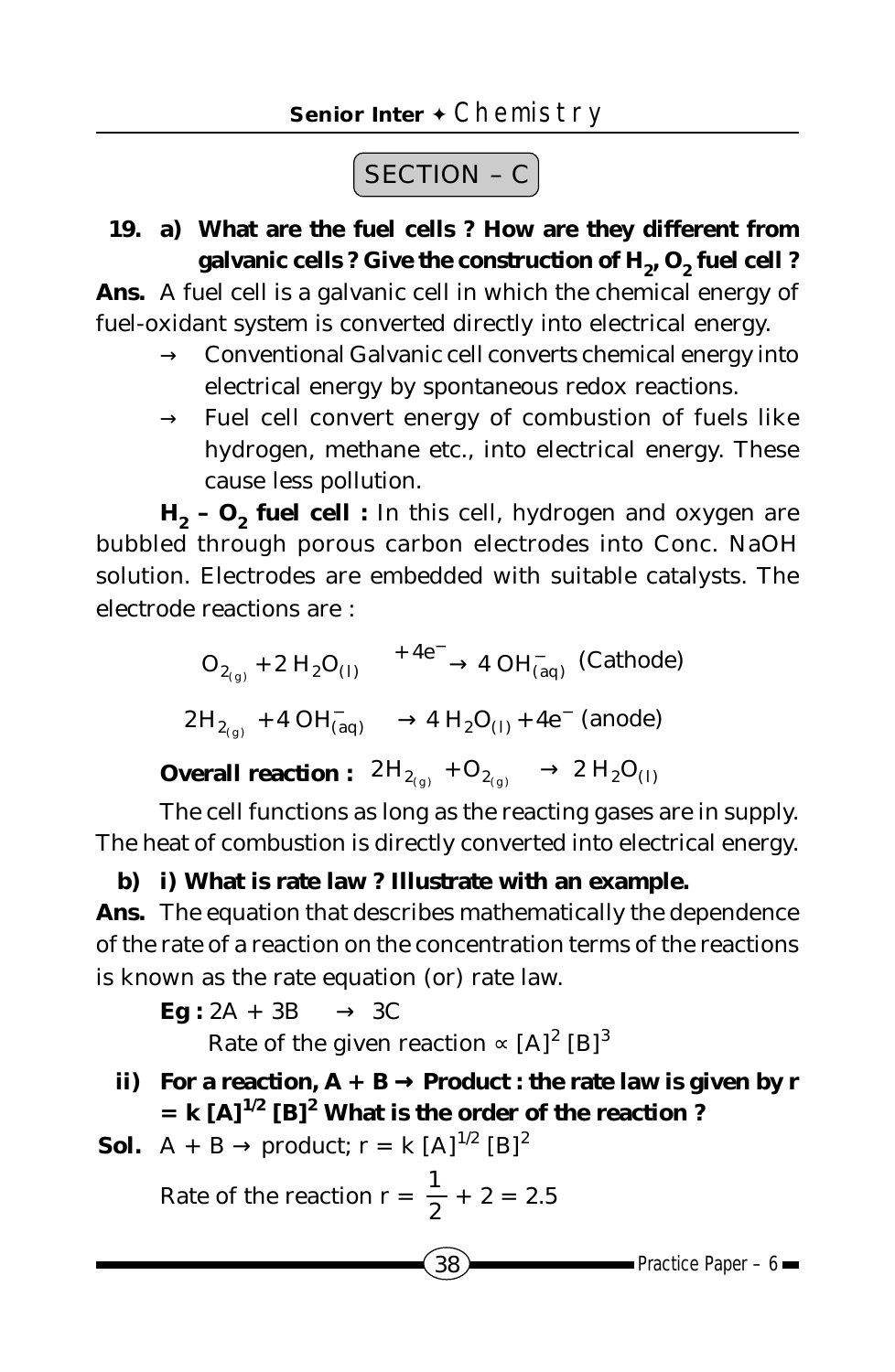**20.** a) How does SO<sub>2</sub> react with the following ?

**i**)  $\text{Na}_2\text{SO}_3(\text{aq})$  **iii**)  $\text{C}l_2$  **iiii**)  $\text{Fe}^{+3}$ **ions iv**)  $\text{KMnO}_4$ 

Ans. i) Sodium sulphite (aq) reacts with  $So<sub>2</sub>$  to form sodium hydrogen sulphite.

 $Na<sub>2</sub>SO<sub>3</sub> + H<sub>2</sub>O + SO<sub>2</sub> \longrightarrow 2NaHSO<sub>3</sub>$ 

ii) SO<sub>2</sub> gas reacts with chlorine gas in the presence of charcoal to form suphuryl chloride.

 $SO_{2(g)} + Cl_{2(g)} \longrightarrow SO_2Cl_{2(h)}$ <br> **iii**) Fe<sup>+3</sup>ions are reduced to Fe<sup>+2</sup> ions by SO<sub>2</sub>.

 $2Fe^{+3}$ +  $SO_2$  +  $2H_2O \longrightarrow 2Fe^{+2}$  +  $SO_4^2$  +  $4H^+$ 

iv)SO<sub>2</sub> gas decolourises acidified potassium permanganate (VII) solution.

 $5SO_2 + 2MnO_4^- + 2H_2O \longrightarrow 5SO_4^2 + 4H^+ + 2Mn^{+2}$ 

### **b) Give the reason for bleaching action of C***l***2 ?**

**Sol.** Bleaching action of chlorine is due to its oxidizing property. When chlorine reacts with water, it gives nascent oxygen which decoloures is the coloured substance.

 $Cl_2 + H_2O \longrightarrow 2HCl + [O]$ 

Coloured substance +  $[0] \longrightarrow$  Colourless substance Bleaching action of chlorine creates permanent effect. It bleaches the vegetable of organic matter in the presence of moisture.

## **21. a)Explain the acidic nature of phenols and compare with that of alcohols.**

**Ans.** The reaction of phenol with sodium metal and with aq.NaOH indicates the acidic nature of phenol.

i) Phenol reacts with sodium metal to form sodium

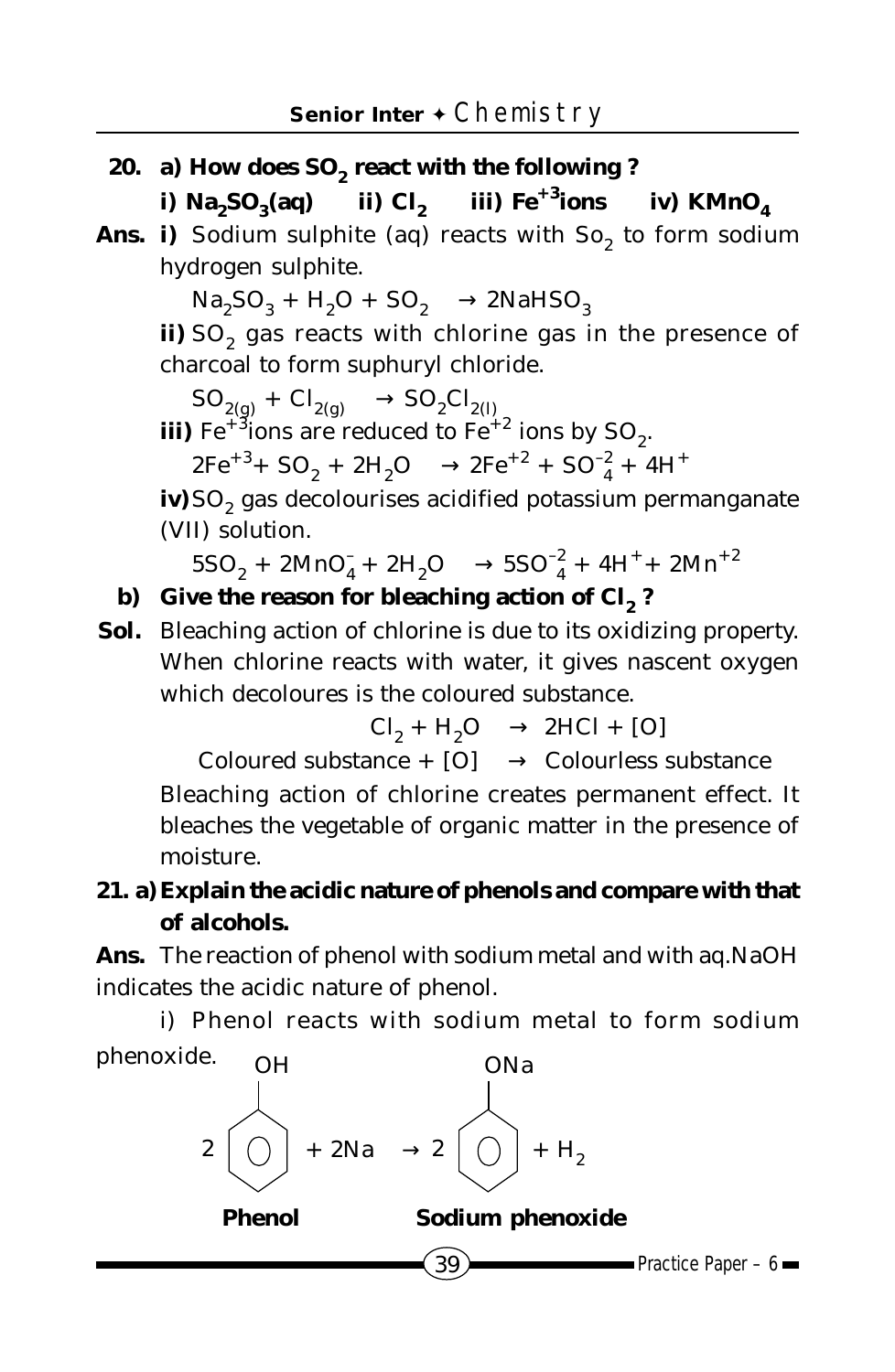ii) Phenol reacts with aq.NaOH and forms sodium phenoxide.



 $\rightarrow \,$  In phenol hydroxyl group is attached to the Sp $^2$  hydridised carbon of benzene ring which acts as electron with drawing group. The formed phenoxide ion from phenol is more stabilised due to delocalisation of negative charge.

### **Comparison of acidic character of Phenol and Ethanol :**

- $\rightarrow$  The reaction of phenol with aq. NaOH indicates that phenols are stronger acids than alcohols.
- $\rightarrow$  The hydroxyl group attached to an aromatic ring is more acidic than in hydroxyl group is attached to an alkyl group.
- $\rightarrow$  Phenol forms stable phenoxide ion stabilised by resonance but ethoxide ion is not.



**b) Describe the following.**

## **i) Acetylation ii) Cannizaro reaction**

**Ans. i) Acetylation :** When active hydrogen atom of alcohol, phenol (or) an amine is replaced by acetyl  $(CH_2CO-)$  group to form corresponding ester (or) amide, the reaction is known as acetylation.